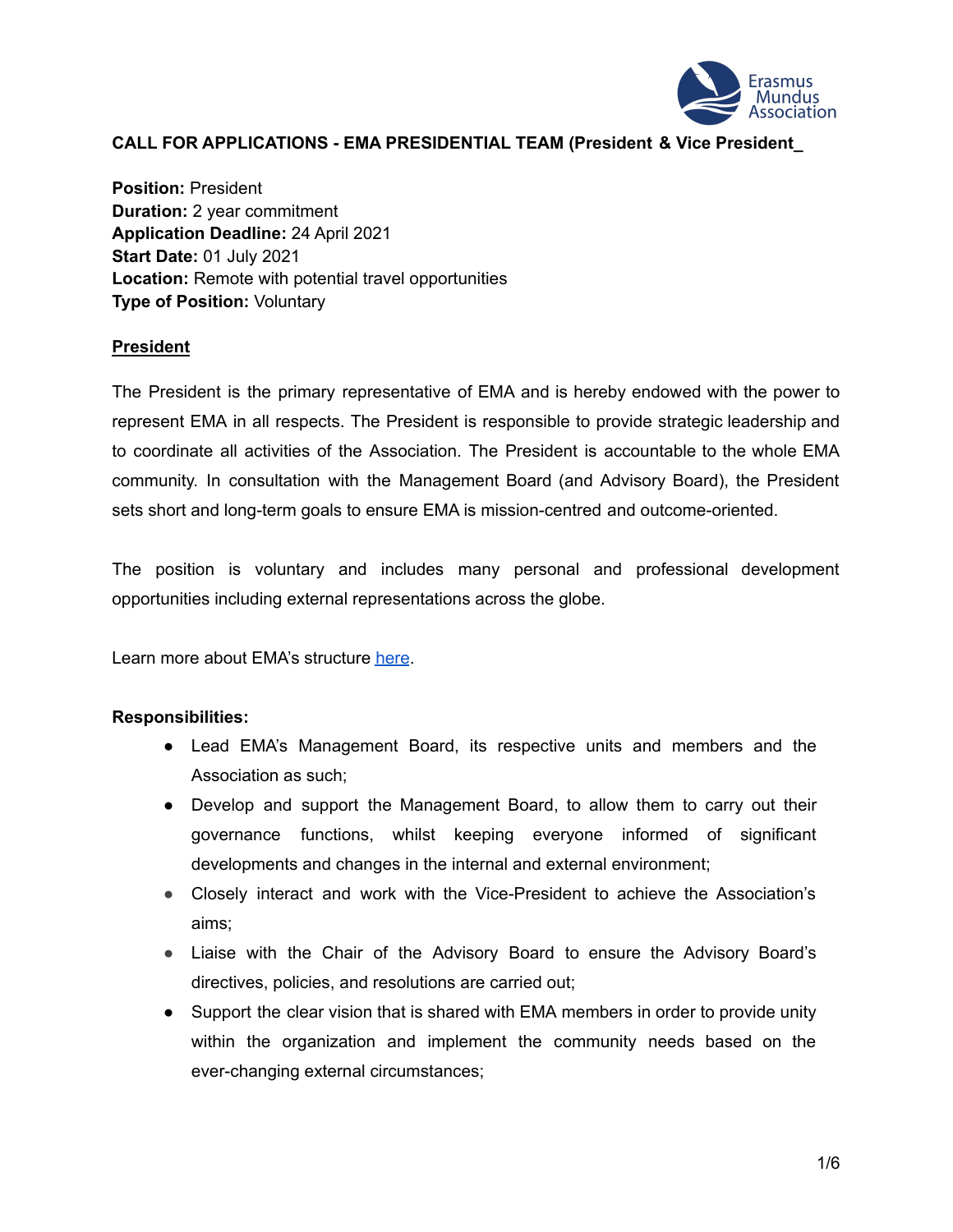- To provide a platform to develop leaders and changemakers and commit to promoting the sustainable development goals pertaining to EMA's aims and vision and the organizational culture;
- Ensure effective external communications about the organization and its mission, priorities, importance, programs, and activities;
- Contribute towards EMA's visibility to the general public;
- Champion the Association and advocate for its mission to internal and external stakeholders;
- Support and maintain beneficial relationships with donors, funders, supporters, collaborators, allies, vendors, and other stakeholders with high ethical standards.

# **Candidate Profile:**

# Requirements

- 2+ years of proven track record of volunteering/professional experience in the areas of organizational strategic planning processes, Higher Education, International Relations including EU, Organization Development, Youth and Capacity Building and other relevant fields;
- Long-term engagement and commitment with EMA;
- Experience with remote work;
- Proven team management experience, strong organisational, and leadership skills;
- Strong computer skills, especially with Google Suite and other online communication tools (e.g. Slack, Asana, or other project management tools);
- Expectation to attend several meetings per month.

# Preferred

- Able to learn quickly and have an innovative mindset;
- Structured, analytical, proactive, solution-oriented;
- Positive attitude and flexibility ;
- Good in managing mailbox and promptly responding to emails and other communications;
- A good level of written and spoken proficiency in English.

# **Potential Benefit**

The position is on a volunteer basis, and you will be able to: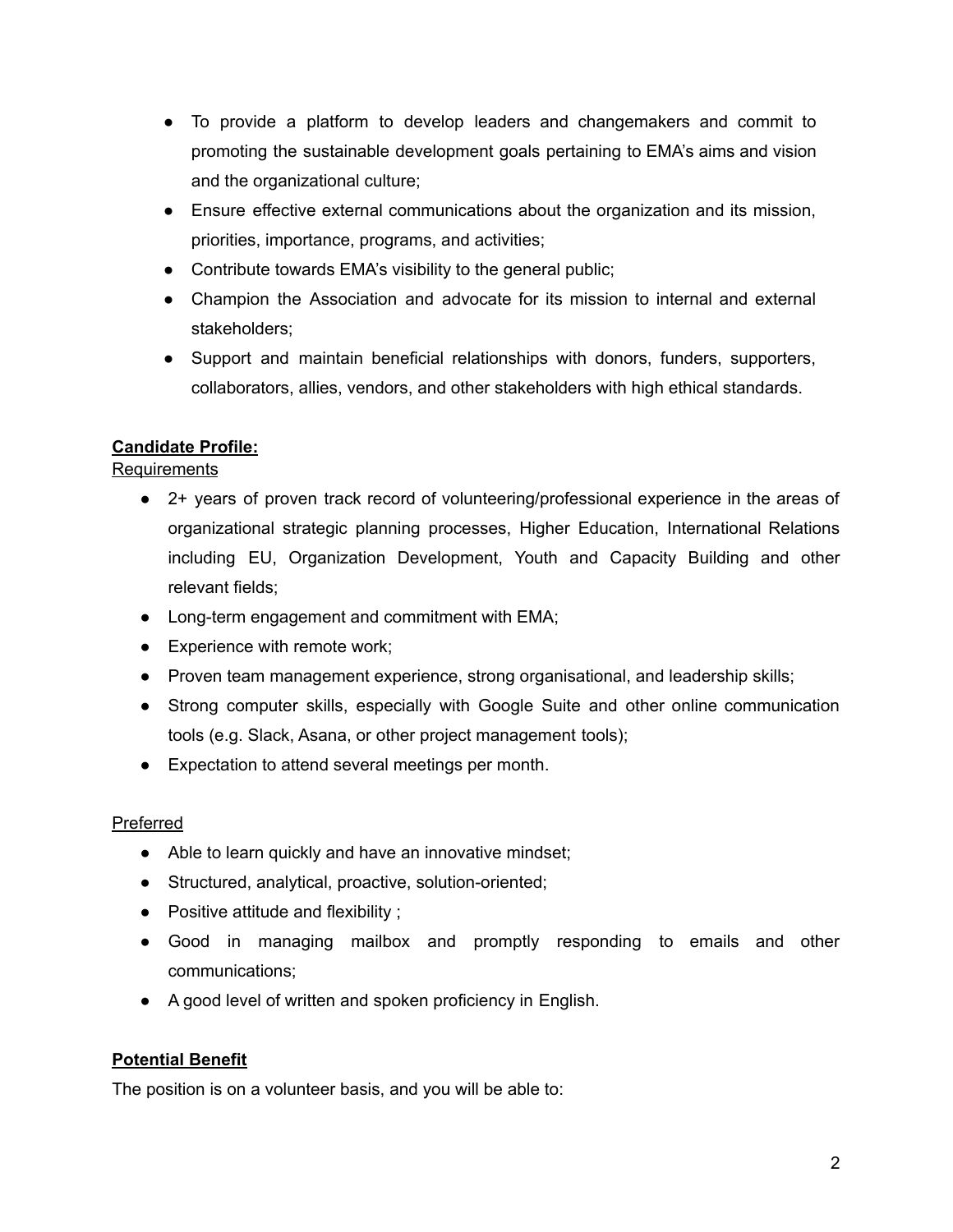- **●** Gain international multidisciplinary experience in non-profit organization management;
- **●** Develop a strategic mindset and leadership skills;
- **●** Develop a profound understanding of EU Higher education and political landscape;
- **●** Contribute towards addressing societal challenges and be a positive influencer;
- **●** An inclusive and friendly work environment;
- **●** Access to a unique network and other services;
- Occasionally, sponsored international travel when required for meetings or events, such as the EMA General Assembly, ESAA Capacity Building Training, seminar, and so on.

### **Application Requirements:**

- Proof of approval as an Ordinary member from the community portal;
- CV / Resume stating only relevant experience for the position;
- Motivation letter (max 500 words);
- Presentation deck (max 5 slides, About, Motivation, Plan for 2 year);
- Video/Audio pitch (maximum 1,5 mins):
	- What do you plan to contribute to EMA?
	- How do you want to lead EMA and the Management Board?
	- What is your leadership style what type of leader are you?
- 2 Recommendation letters containing contact details (email and phone number).

Please read **EMA's Statutes and Internal Requiations** to ensure you understand your rights and full scope of responsibilities of the position.

*An ["Ordinary"](https://www.em-a.eu/membership) Member can apply as a candidate for the Management Board and vote in the elections during the General Assembly, in the manner as prescribed in the Internal Regulations.*

Submit your application **[here](https://forms.gle/Kkm5Wrej2CahH1kZ6)**!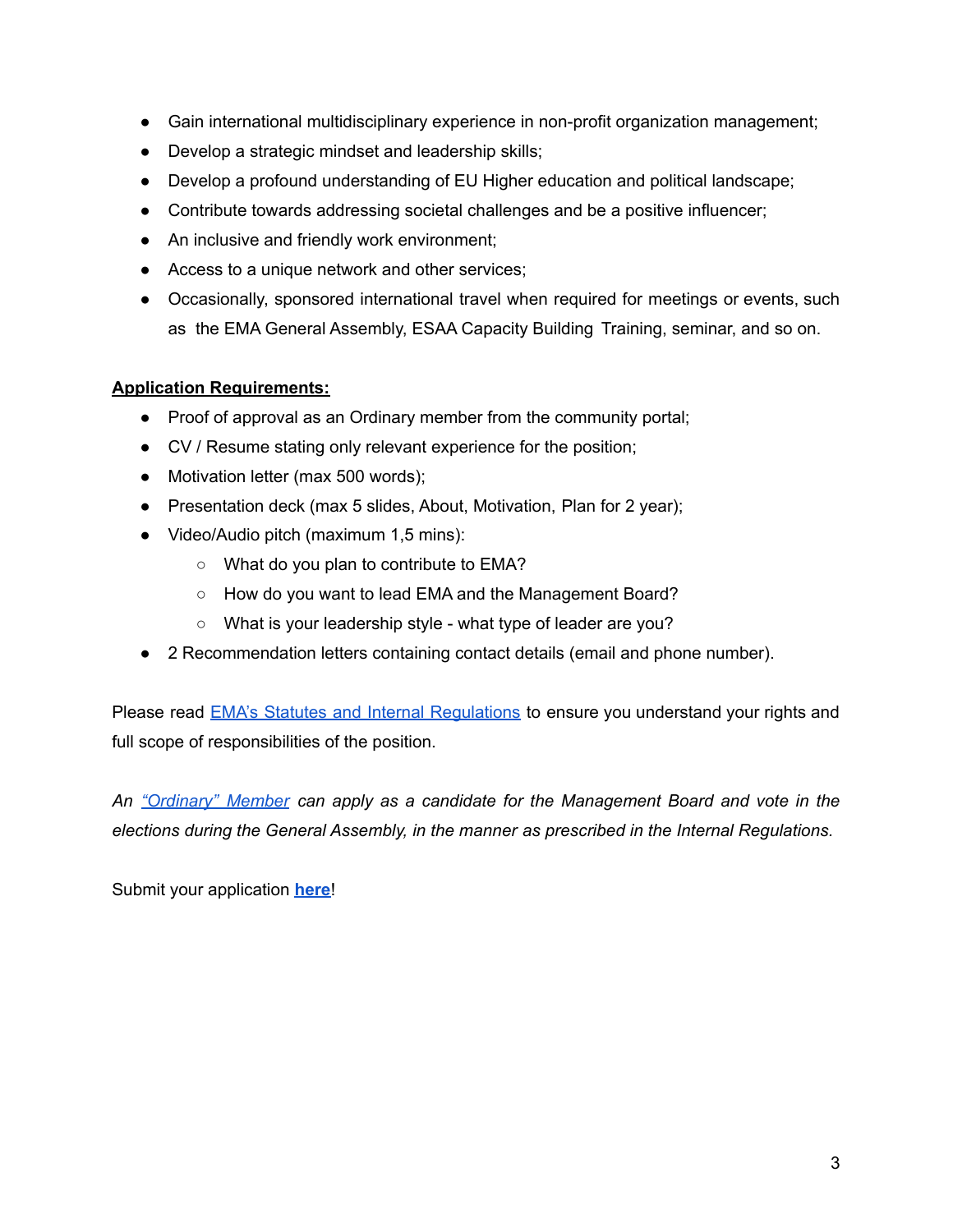## **CALL FOR APPLICATIONS - EMA PRESIDENTIAL TEAM**

**Position:** Vice President **Duration:** 2 year commitment **Application Deadline:** 24 April 2021 **Start Date:** 01 June 2021 **Location:** Remote with potential travel opportunities **Type of Position:** Voluntary

### **Vice President**

The Vice President is responsible to provide administrative leadership and coordinates administrative and supportive activities of EMA. The Vice-President reports to the President. In consultation with the Management Board (and Advisory Board), the Vice-President sets short and long-term goals on administrative and support units to ensure the EMA is mission-centered and outcome-oriented.

The position is voluntary and includes many personal and professional development opportunities including external representations across the globe.

#### **Responsibilities:**

- In collaboration with the President, lead the EMA's Management Board, its respective units and members and the Association as such;
- Develop and support the Management Board, to allow them to carry out their governance functions, whilst keeping everyone informed of significant developments and changes in the internal and external environment;
- Closely interact and work with the President to achieve the Association's aims, and ensure overall focus lines and projects;
- Develop, implement, monitor and assess standard operating procedures and guidelines documents;
- Supervise the creation of necessary legal internal documentation;
- Monitor and assess sound and compliant financial management practices (including budgeting, and fundraising practices);
- Contribute towards the development of EMA's volunteers;
- Bolster the organisational culture within the Association for the betterment of our members and the society in general;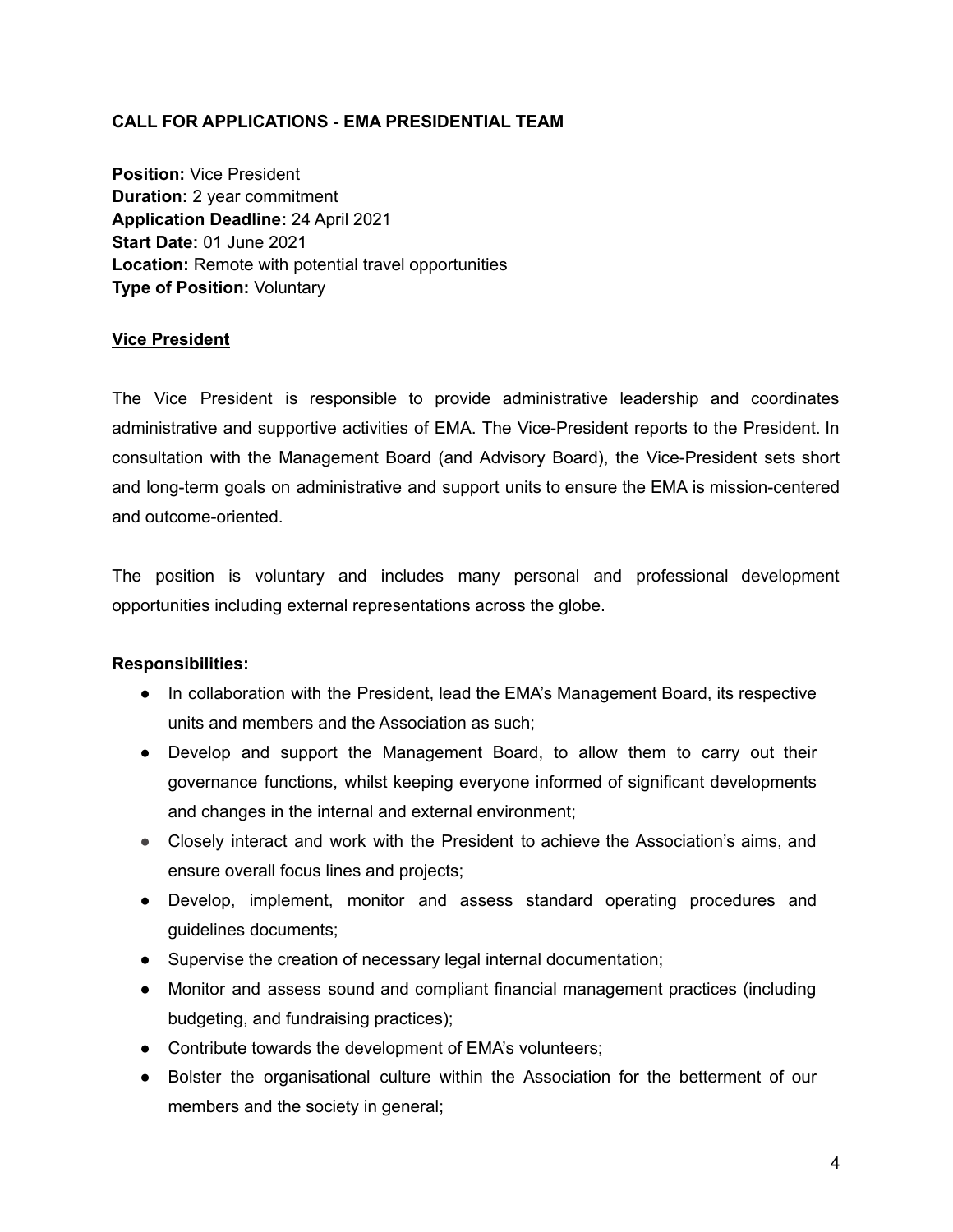- Develop and maintain beneficial relationships with donors, funders, supporters, collaborators, allies, vendors, and other stakeholders with high ethical standards;
- Support effective external communications about the organisation and its mission, priorities, importance, programs, and activities.

# **Candidate Profile**

# **Requirements**

- 2+ years of proven track record of volunteering/professional experience in the areas of organizational administrative and support activities planning processes, Volunteer Management, Project Management, Human Resource Management, Administrative Management, International Relations including EU, Organization Development, and other relevant fields.
- Long-term engagement and commitment with EMA;
- Strong organisational skills;
- Experience with remote work;
- Strong computer skills, especially with Google Suite and other online communication tools (e.g. Slack, Asana, or other project management tools);
- Able to devote sufficient time (approx. 8-10 hours/week) to the duties of the position.

# **Preferred**

- Proven team management experience, communication, and leadership skills.
- Positive attitude and flexibility.
- Good in managing mailbox and promptly responding to emails and other communications;
- Expectation to attend several meetings per month;
- A good level of written and spoken proficiency in English.

# **Potential Benefit**

The position is on a volunteer basis, and you will be able to:

- **●** Gain international multidisciplinary experience in non-profit organization management;
- **●** Develop a strategic mindset and leadership skills;
- **●** Develop a profound understanding of EU Higher education and political landscape;
- **●** Contribute towards addressing societal challenges and be a positive influencer;